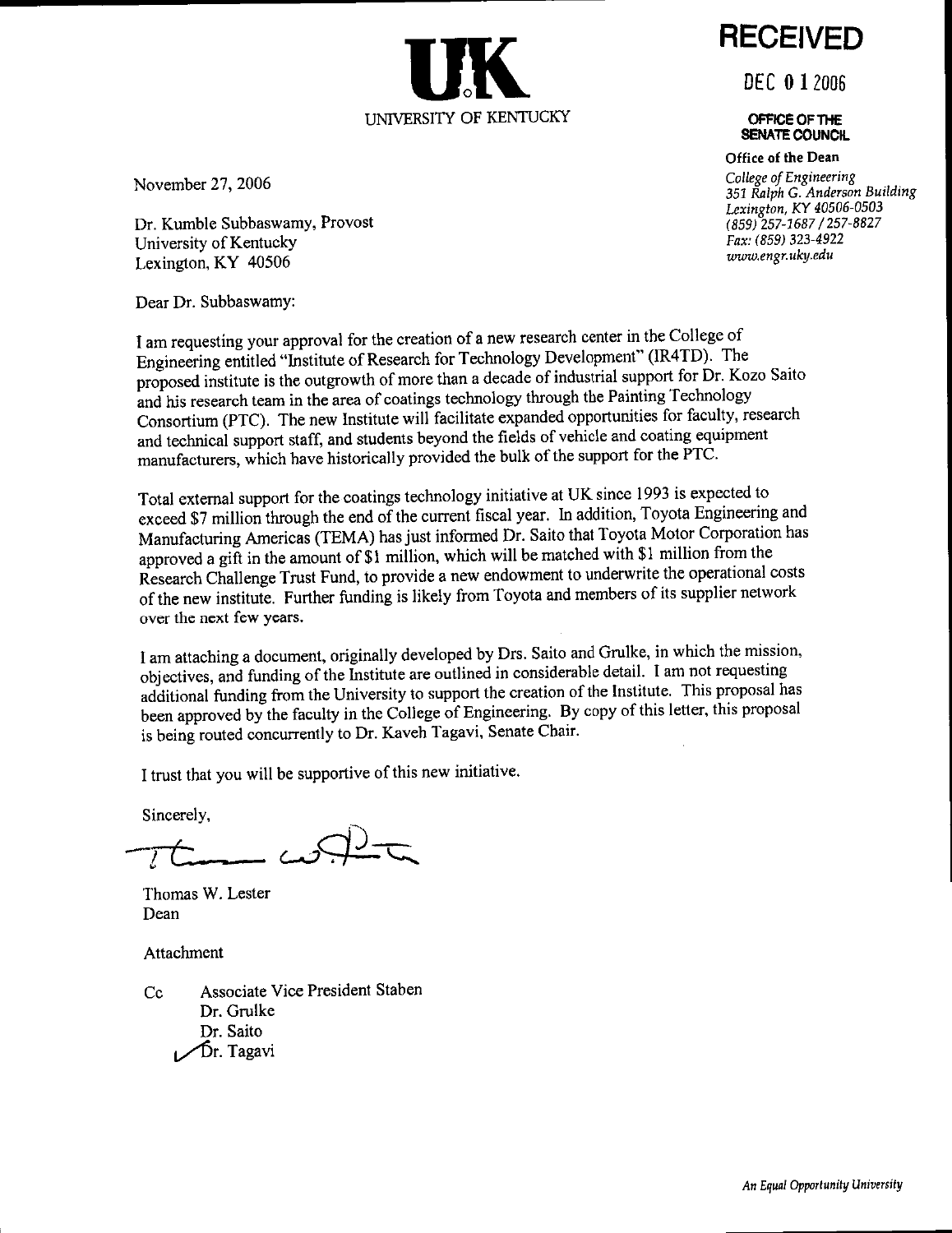# <u>ACADEMIC ORGANIZATON AND STRUCTURE COMMITTEE REVIEW</u> **AND CONSULTATION SUMMARY SHEET**

# **Proposal Title:** Proposal to Create Institute of Research for Technology Development

Name/email/phone for proposal contact: Kozo Saito, Ph.D., saito@engr.uky.edu; 257-6336 x80639

person for each entry, provide the consequences of the review (specifically, approval, rejection, no decision and vote outcome, if any) and please attach a copy of any report or memorandum developed with comments on this proposal. Instruction: To facilitate the processing of this proposal please identify the groups or individuals reviewing the proposal, identify a contact

| Reviewed by: (Chairs, Directors, Faculty                                                        | Contact person           | Conseque<br>nces of | Date of                                                                   | Review                      |
|-------------------------------------------------------------------------------------------------|--------------------------|---------------------|---------------------------------------------------------------------------|-----------------------------|
| etc)<br>Groups, Faculty Councils, Committees,                                                   | Name (phone/email)       | Review:             | <b>Review</b><br>Proposal                                                 | <b>Aremmns</b><br>Attached? |
|                                                                                                 |                          |                     |                                                                           | $(yes$ or no)               |
| Mechanical Engineering Faculty                                                                  | Dr. Keith Rouch, Chair   | Unanimous Vote to   | August 30,                                                                | Yes (faculty                |
|                                                                                                 | Mechanical Engineering   | Approve             | 2006                                                                      | meeting minutes)            |
|                                                                                                 | 257-6336 x80637          |                     | (department                                                               |                             |
|                                                                                                 | rouch@engr.uky.edu       |                     | faculty meeting)                                                          |                             |
| College of Engineering Faculty                                                                  | Dean Thomas Lester, Ph.D | Unanimous Vote to   |                                                                           | Yes (letter from            |
|                                                                                                 | College of Engineering   | Approve             | $\begin{array}{c} \text{September 6,} \\ 2006 \text{ (full)} \end{array}$ | Dean Lester)                |
|                                                                                                 | 257-1687                 |                     | faculty meeting)                                                          |                             |
|                                                                                                 | lester@engr.uky.edu      |                     |                                                                           |                             |
| Senate Committee on Academic                                                                    |                          |                     |                                                                           |                             |
| Organization and Structure                                                                      |                          |                     |                                                                           |                             |
|                                                                                                 |                          |                     |                                                                           |                             |
|                                                                                                 |                          |                     |                                                                           |                             |
|                                                                                                 |                          |                     |                                                                           |                             |
|                                                                                                 |                          |                     |                                                                           |                             |
|                                                                                                 |                          |                     |                                                                           |                             |
| (i) facult/Senate Summary Sheet for Institute of Research for Technology Development IR4TD doc) |                          |                     |                                                                           |                             |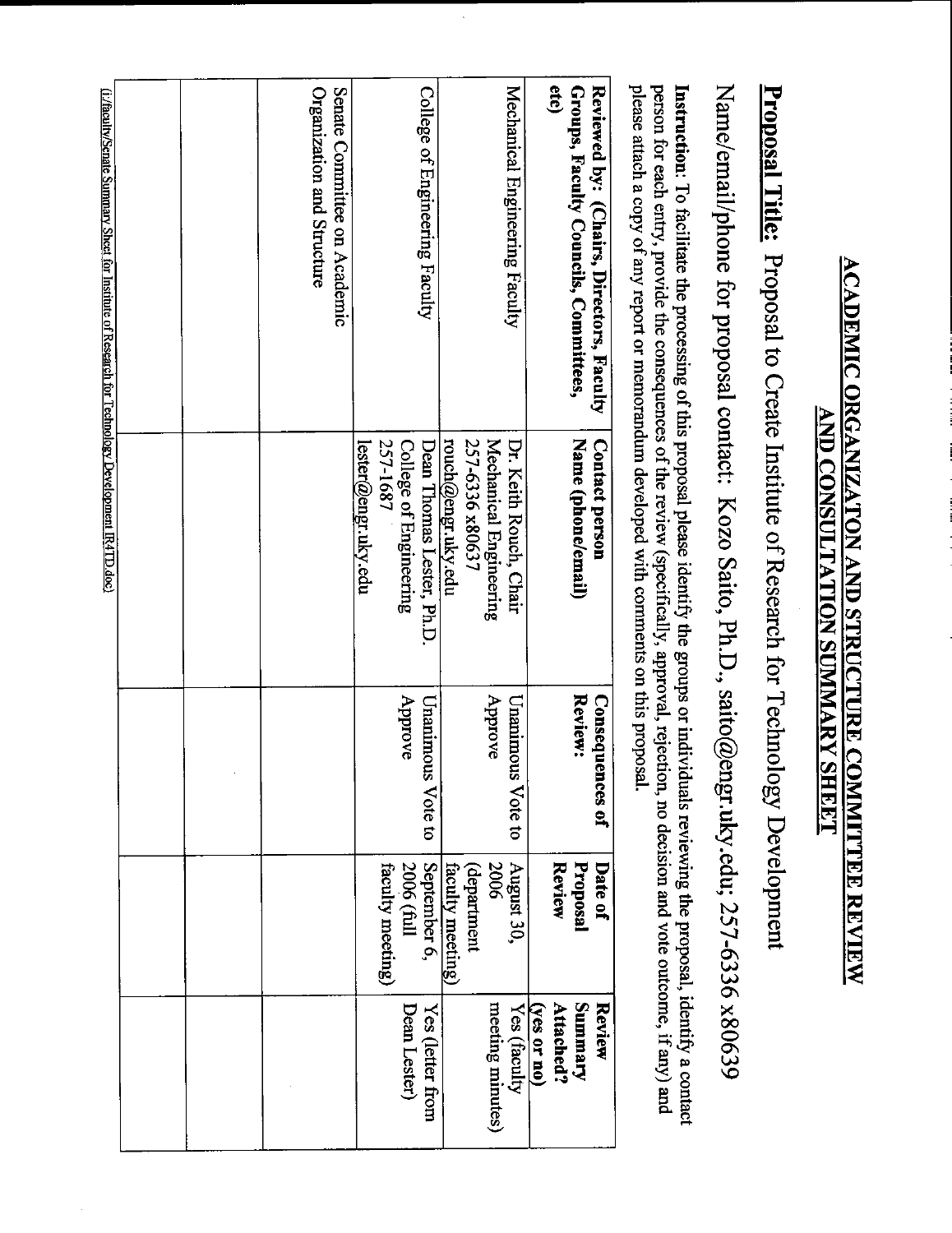### **AGENDA**

### Faculty Meeting, Wednesday August 30, 2006 3:00-4:00 PM (Eastern Time) 2:00-3:00 (Central Time) CRMS 309 ITV to Paducah

### Call to Order

 $\bar{\gamma}$ 

Approval of Minutes of Previous Meetings (circulated)

Chair's Report

Hiring Plans and advertisement (prior version attached)

Committee Reports & Proposals

Proposal (attached) for Institute of Research for Technology Development (IR4TD) Committee of: Saito, Brock, Male, Seybert, and Tagavi

**Unfinished Business** 

**New Business** 

Adjournment

Tentative Dates for Future Meetings: September 20 October 18 November 15 December 13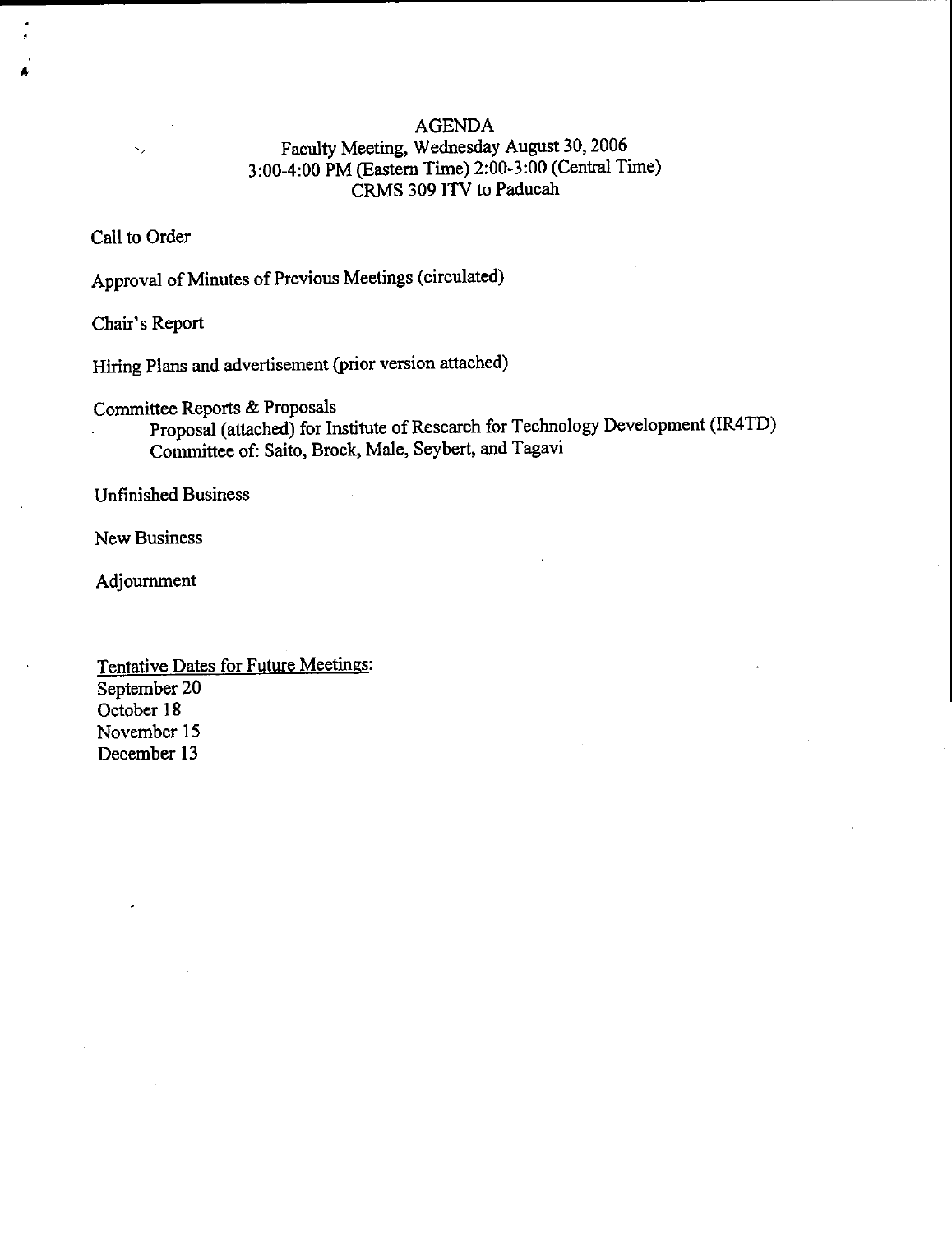### **Mechanical Engineering Faculty Meeting Minutes** Wednesday, August 30, 2006

Attendees: Rouch, Saito, Stephens, LeBeau, Male, Smith, Seigler, Tagavi, Seybert, Khraisheh, Badurdeen, Brock, Smith, Menguc, Baker, Murphy, Capece, Parker (by proxy), Prewitt, Fisher

Meeting called to order at 3:05 p.m.

Motion by Male, seconded by Tagavi, and passed unanimously to approve the meeting minutes of April 19, 2006.

Chair's Report: Welcome to new faculty in attendance, Michael Seigler. Charles Lu has also ioined at Paducah.

Thanks to everyone's flexibility in course scheduling for this semester.

WKU/UK joint program faculty will meet on Friday, September 8<sup>th</sup> to discuss the committee operating rules and course rotation. Thanks to those teaching to WKU and to those on the joint program faculty for their participation in this program.

Proposal for Institute of Research for Technology Development (Saito): The concept for such an institute was presented to the ME faculty last academic year and was approved for further development. Committee members consist of Brock, Tagavi, Seybert, Male and Saito.

Motion made by Tagavi, seconded by Stephens, and passed unanimously to endorse the proposed Institute of Research for Technology Development (IR4TD). This proposal will be presented to the College next Wednesday, September  $6<sup>th</sup>$  at 2:00.

Faculty Hiring (Rouch): The Dean has tentatively approved one faculty position to fill for Fall 2007. We need to determine our priorities to allow posting of position announcement. The schedule for interviewing needs to be moved up from last year to reduce difficulties in obtaining startup and funding.

Seybert: Why has the Dean only approved one position? We have larger course enrollments in undergraduate sections of required courses, and insufficient graduate courses.

Rouch: The Dean is aware of this and has indicated that ME (or possibly CE) would be the first department in the College to receive any new positions that come from the University.

Last year's search committees will meet and form a recommendation to be presented at the next meeting of the priority areas to be considered, and the search committee makeup based on those areas. Approved by general consensus.

Dr. Gao's status: The Dean has approved a one-year leave without pay extension for Dr. Gao. (E-mail information from Dean Lester was reviewed.)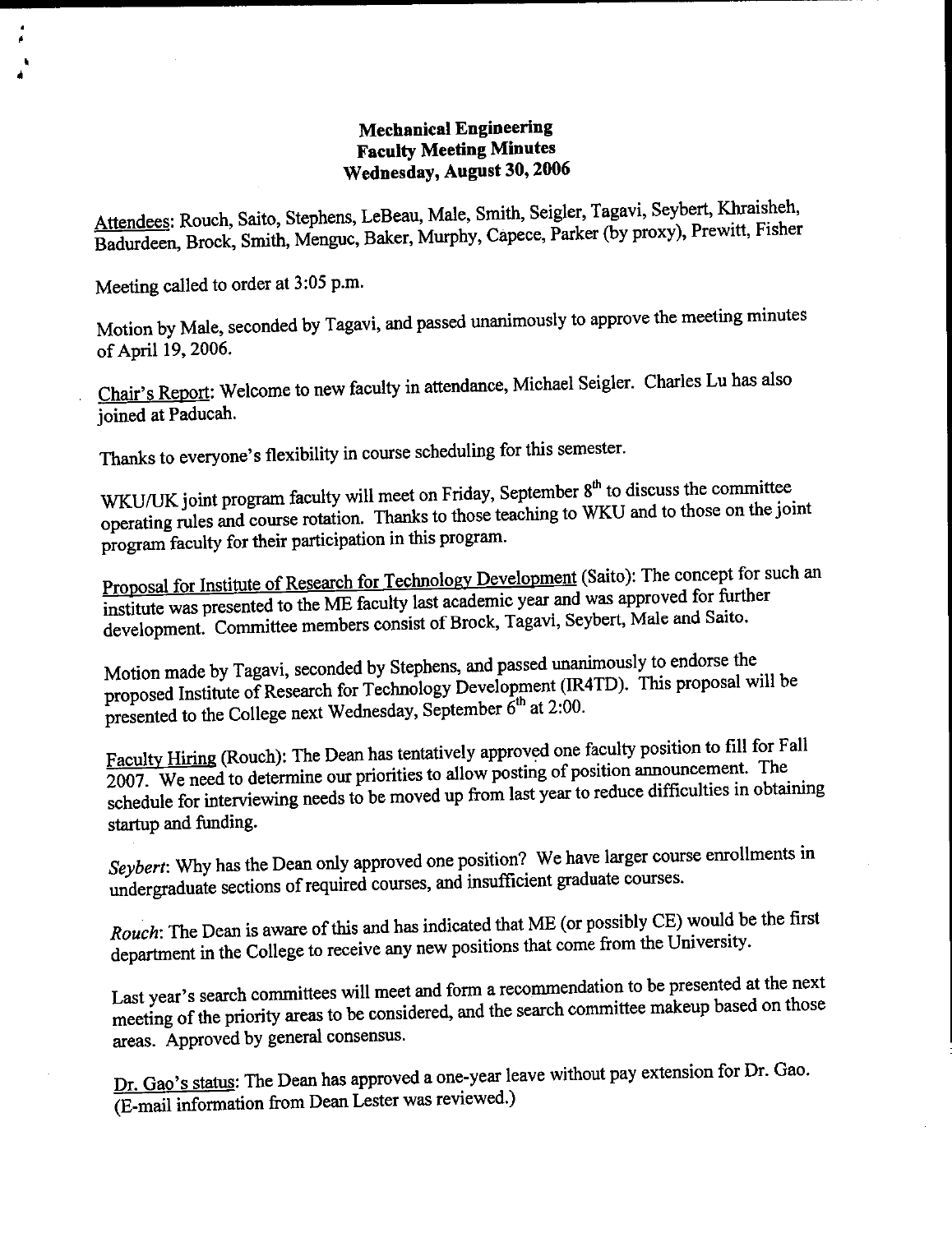Paducah Program (Murphy): Transfer student numbers have declined dramatically over the last few years due to the community college split from UK. We are looking at having Sarah Liu teach a distance learning statics course to Owensboro in order to create more interest in engineering in that area and generate future transfers to UK. Other recruitment efforts (collegewide) are in progress, including academic fair in mid-October.

Meeting adjourned at 4:05 p.m.

Circulated: August 31, 2006 Approved: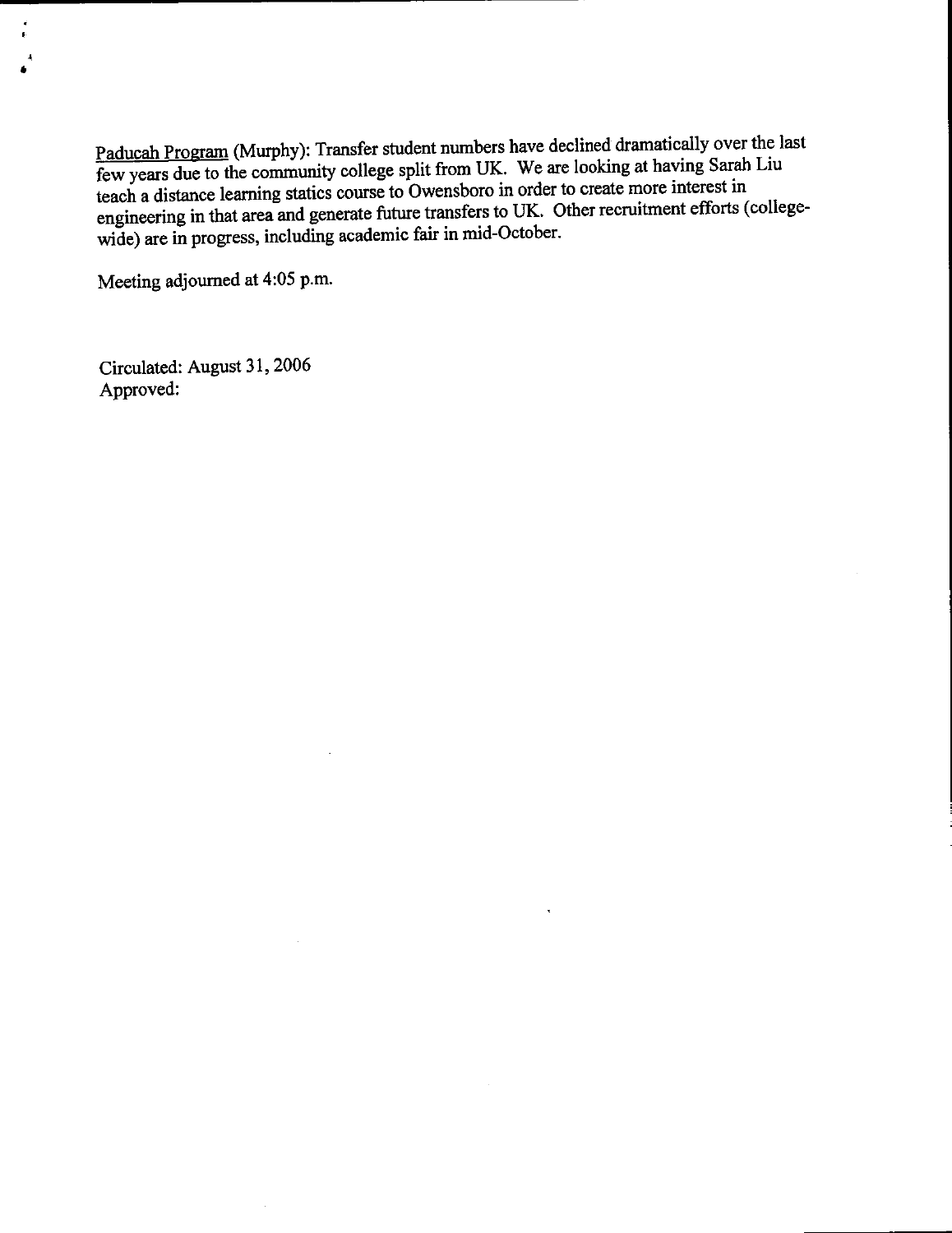# Proposal to Create the Institute of Research For **Technology Development (IR4TD)**

Presented to

Faculty of the College of Engineering University of Kentucky Lexington, KY 40506

By

 $\frac{\partial}{\partial t}$ 

IR4TD Committee (Brock, Male, Seybert, Tagavi, and Saito) Department of Mechanical Engineering University of Kentucky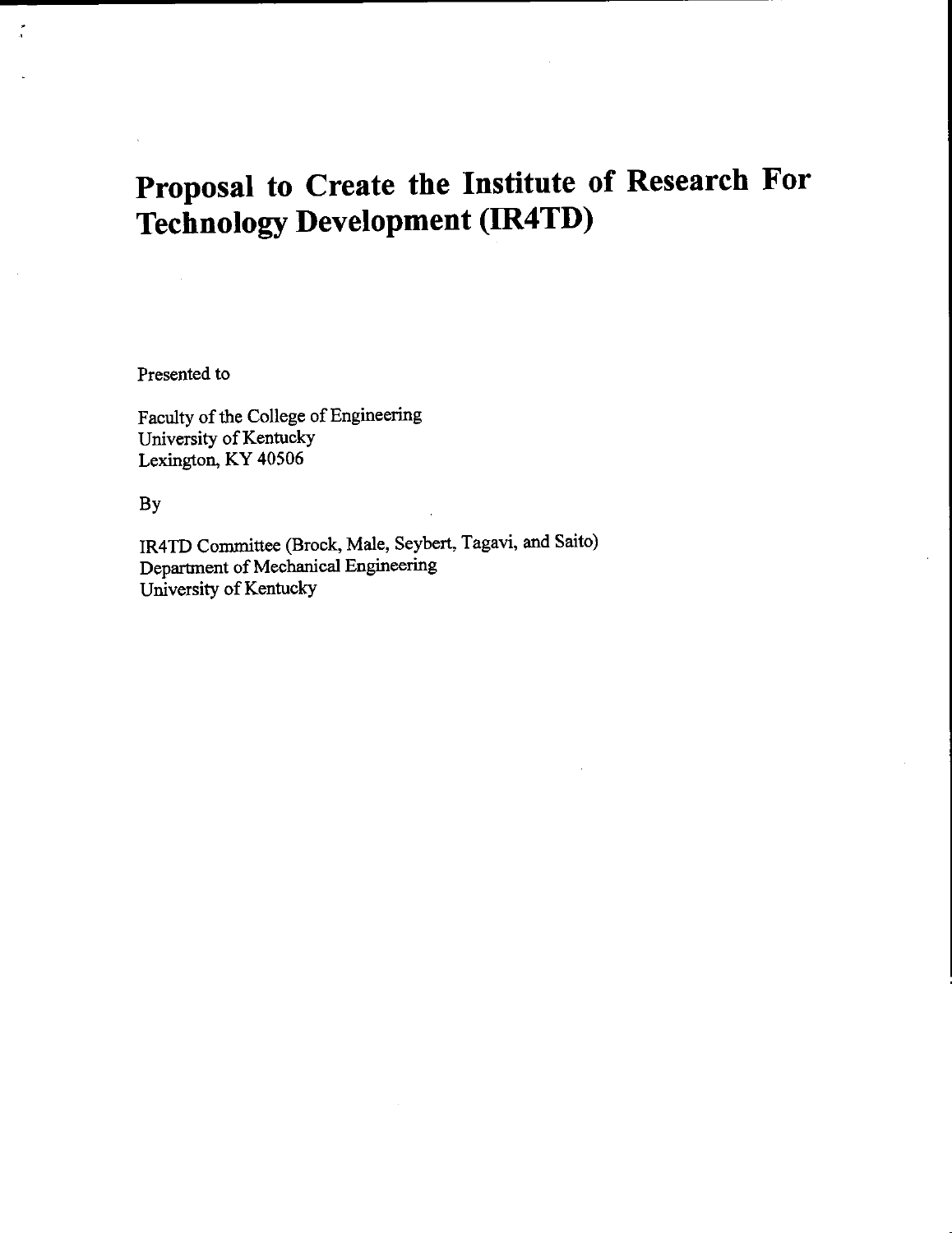### **Executive Summary**

This proposal seeks to establish an Institute of Research for Technology Development (IR4TD) within the College of Engineering (CoE). Research for Technology Development (R4TD) means that research is directed to technology development as its goal. The R4TD is more often called as Research for Development (R4D); and in this proposal we use R4D and R4TD alternatively. R4D approach defines new relationships between a university's technical and academic leadership and an industry sector's need for new solutions. The proposed institute will address industry problems by conducting multi-disciplinary research, drawing on a To accurately represent the multiwide array of technical and scientific fields. disciplinary aspects, we call this new organization an *institute* rather than a center.

The proposed institute builds on the work of Kozo Saito's team, which began in 1992 when Dr. Saito (a faculty member in mechanical engineering) initiated a productive industry-university partnership with Toyota. Support from Toyota has grown from \$50,000 per year to over \$500,000 per year, and clients have multiplied to more than a dozen, resulting in average annual funding over the past three years of approximately \$1.5M (see Attachment 1). His team's work has led to evolutionary and revolutionary changes in manufacturing industries, particularly in the areas of coatings and surface inspection processes, products, and engineering systems.

The expansion of Dr. Saito's team into an international institute has been carefully evaluated from the business side with the help of Ms. Granetta Blevins, a local consultant. Starting in the summer of 2004, the R4TD team worked with Ms. Blevins to plan new value-added services, expand its customer base, and to move into new manufacturing industry sectors. Discussions with current and potential clients showed that R4TD project support would increase significantly under the proposed international institute structure. The client list has already expanded beyond vehicle and coating equipment manufacturers to include carbon nanotube producers, steel and aluminum industries, and environmental pollution prevention and fire safety equipment companies. There is also a significant opportunity to move the R4TD team's coating and surface inspection technology into the marine and bridge coating industries.

The Commonwealth has already committed \$1.436 million for equipment; our client companies will donate plant-scale prototyping equipment valued at \$0.50 million and the University of Kentucky will cover fit-up costs of \$0.976 million. A multi-million dollar endowment from a major sponsor is also under discussion to establish a sustainable financial base for IR4TD.

The proposed IR4TD will create further spin-off technologies. An excellent example is the Vortecone (details in Attachment 5) which was developed to capture paint particles but can also be transformed to capture small particulates from coal-fired power plants. A small high technology business can spin-off from IR4TD sponsors to commercialize this new device.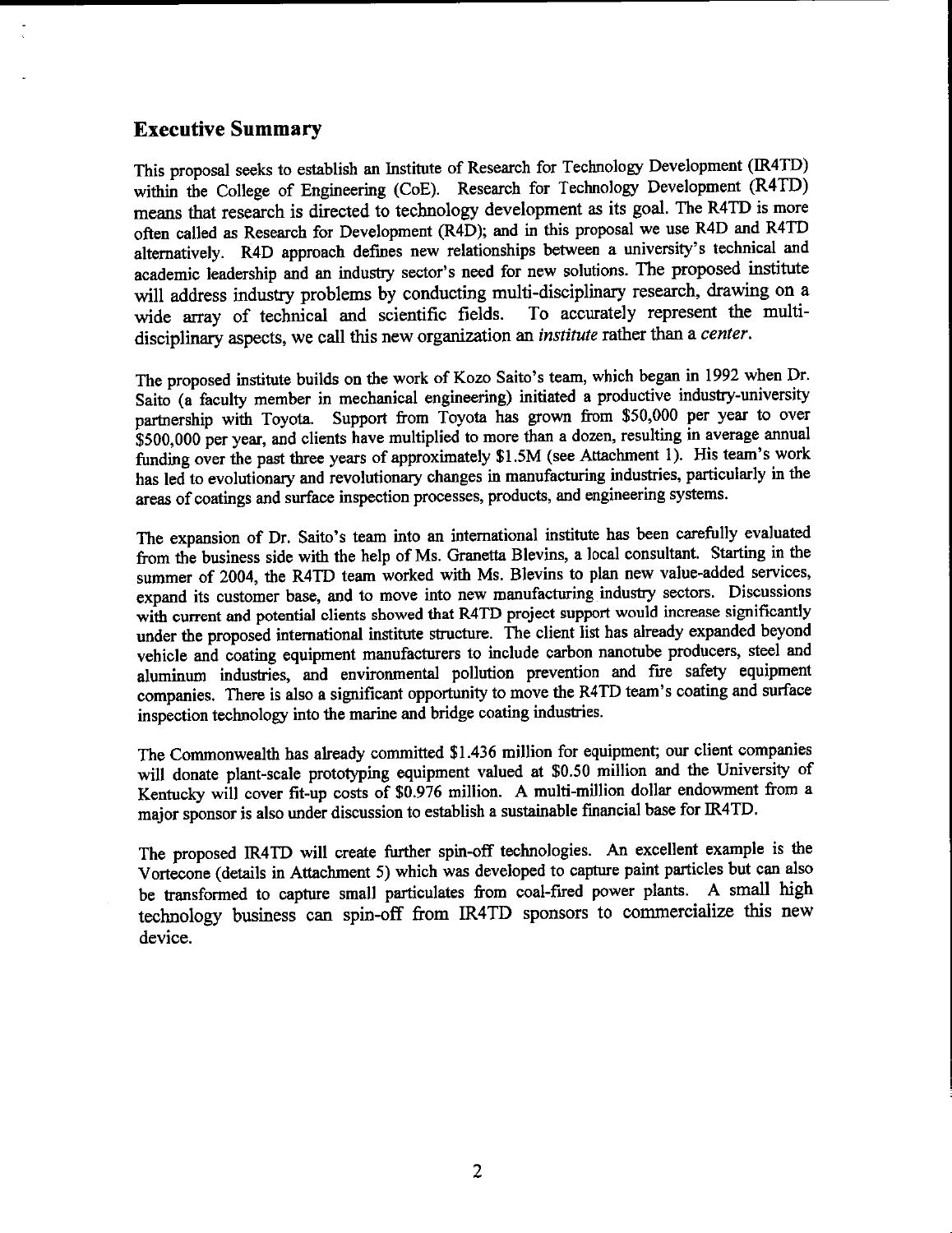### **INTRODUCTION**

This proposal seeks to establish a new institute within the College of Engineering to be called the Institute of Research for Technology Development (IR4TD). A stepped-up version of the Painting Technology Consortium (PTC) established in the College in 1999, the new institute's purpose is to directly and effectively respond to ever-increasing requests from industry for immediate and long-term solutions to process problems and challenges.

The PTC needs to be stepped up because its client list is expanding beyond vehicle and coating equipment manufacturers to include carbon nanotube producers, steel and aluminum industries, and environmental pollution prevention and fire safety equipment companies (Attachment 1). Currently two research faculty, one research staff, and four post doctoral fellows work at PTC. The IR4TD will provide new and expanded opportunities for more faculty, research and technical support staff, and graduate students to participate (estimated growth is provided in Attachment 2).

The R4D team has a long history of industry-supported projects (Attachment 1). Figure 1 shows the twelve year funding profile for this team. The estimated funding for FY 05-06 is about half of the first year target of the Institute (\$877,000); it seems likely that the Institute funding can track the anticipated pattern for the first three years. Attachment 2 shows the expected funding and personnel profiles over a five year period. Total funding is expected to increase from \$1.6 million to \$3.2 million while total personnel associated with the Institute should increase from 17 to 47 researchers, creating opportunities for CoE faculty, staff members and graduate students to participate in multi-disciplinary research and technology development.

This expansion will support UK's strategic plan (Goal 6, Objective 3): "The University will accelerate industry-funded research and partnerships, technology transfer, and business development to advance Kentucky's economy...we must seize opportunities to develop further our intellectual property, corporate relationships, and business ventures, and we must enhance our efforts to fulfill the vision and promise of the Coldstream Research Campus." It will also support the College's strategic plan:

- 4.2 Enhance Research Infrastructure
	- S1. Actively pursue more support from the University for research  $\circ$ equipment and start up funding for new research initiatives.
	- $\circ$  S2. Pursue funding and other donations from private and government agencies for research equipment and facilities.
- 4.3 Increase the Number of Research Personnel Appointments
	- S1. Increase the number of research personnel appointments in centers and  $\circ$ departments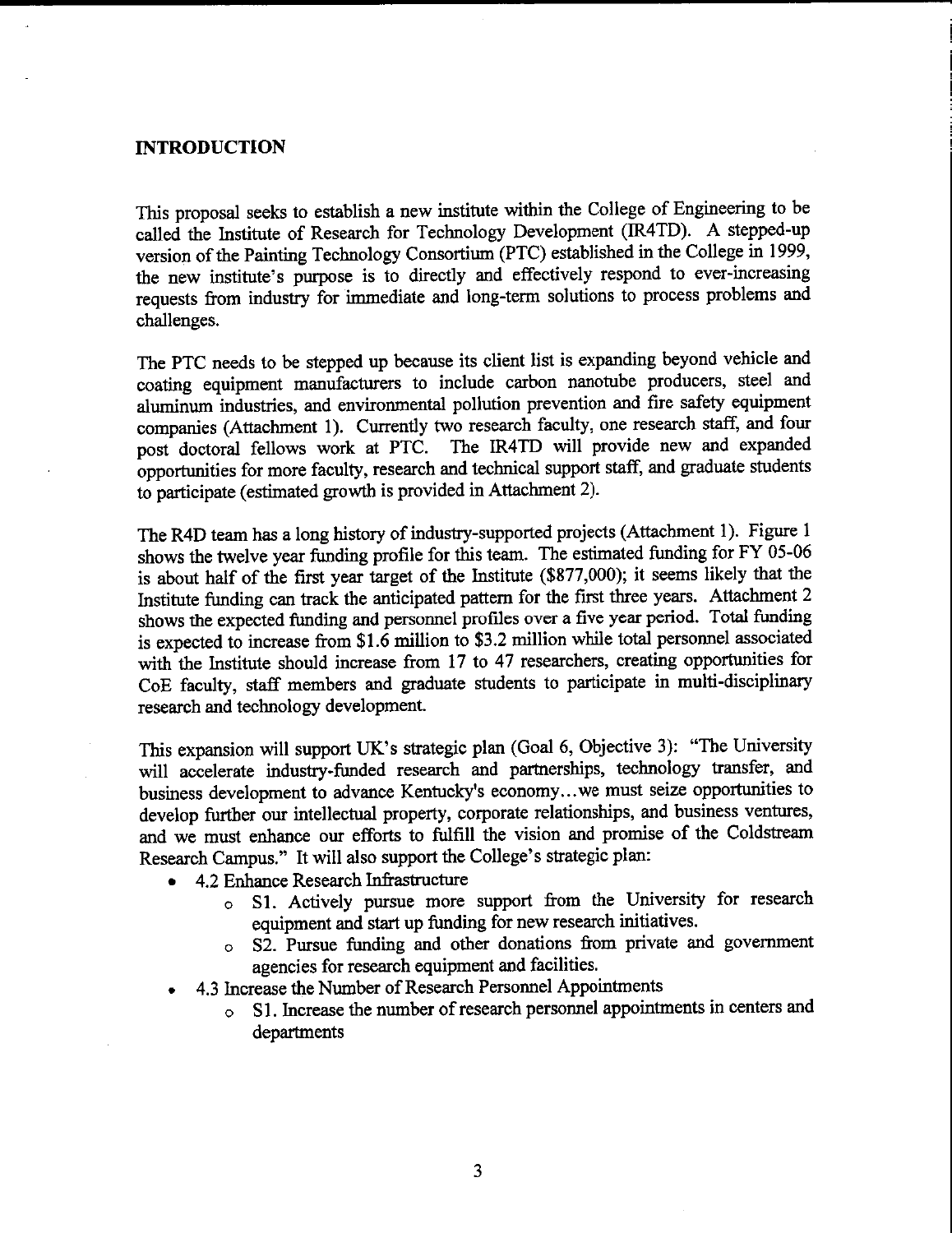### **APPROACH**

To stress the way research and development are integrated in our work, we call our approach R4D - research for development. R4D is a demand-pull rather than a supplypush approach. Rather than approach companies with our research interests, we respond to the needs of clients who approach us.

The potential danger in this approach is that we could be drawn away from important research to provide an endless series of quick fix solutions. The PTC team has not found that to be an actual danger. Instead, the approach has worked to help us build industry relationships that continue to grow and to offer us more challenging and complex problems. In addition, the approach provides an excellent education for our graduate students in tackling pressing industry problems, working as a team, accepting responsibility, coping with real budgets and real deadlines, communicating effectively with clients and understanding their point of view. Thirdly, a client may see a problem with the current process where we can see in fact that they have come to the limits of a current technology so that a new generation technology or even a radical new approach to the whole question is needed. In this situation, the "R" of our work is not simply paired with the "D" but tied directly to needed innovation.

Overall, this approach leads to:

- high probability of immediate in-plant benefit to the company,
- high likelihood that new technology needs will be accurately identified--
- thus, new generation technologies that fit efficiently into the company's manufacturing systems, and the potential for discovering "quantum leap" (revolutionary) solutions that can be transferred to other industries,
- very high percentage of successful proposals  $(>60\%)$ .

### Two Kinds of Innovation in R4D: Incremental and Major

### (1) In-plant improvements

The corporate client identifies manufacturing issues that have significant impact on its costs structure. The R4D team proposes concepts for in-plant improvements that could be integrated into the company's manufacturing systems, might be encoded in hardware or software products, and could meet improved efficiency and production targets while remaining within the cost basis of the plant. Because solutions need to be fitted into existing manufacturing systems, prototyping is essential. Project tasks may be completed within 3-12 months, depending on the urgency of the manufacturing issue. This part of our work is what the recent Department of Commerce report Manufacturing in America calls "incremental innovation." Where the first kind of innovation is major and dramatic, this second type of innovation is "the steady improvement in products and manufacturing processes within major technology lifecycles. Such improvement involves many less dramatic improvements, but collectively these innovations have a significant effect."

### (2) New generation technology development

During the in-plant improvement phase, the team is able to identify quantum leaps in technology that are needed for greater gains in manufacturing efficiency, energy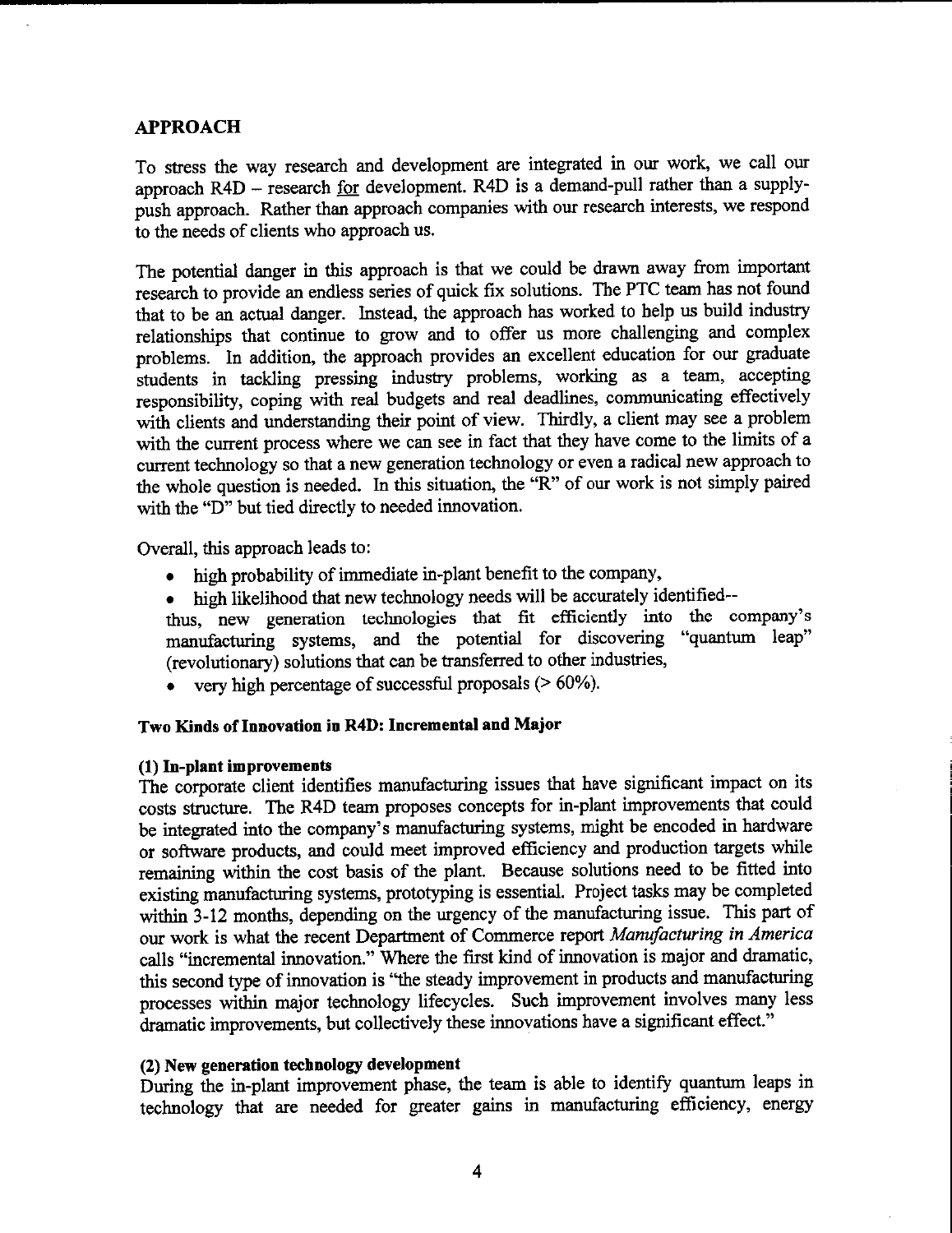reduction and reduced environmental impact (major innovations). Further work is directed toward developing and commercializing new generation technology<br>opportunities. The Vortecone® technology for capturing particle emissions in spray painting is a prime example of the R4D project cycle, in which analysis of a problem led to the development of a patentable device which can be transferred to other applications outside its first intended use. The R4D team has been adept at identifying such technology transfer opportunities, ones that have resulted in many awards and contracts from new industry sectors. As another example, the team is now transferring "quantum leap" solutions for the surface inspection of vehicle coatings to the marine coating and bridge coating industries, for which significant cost and environmental savings are expected.

### **Opportunity for Start Ups**

IR4TD activities will create new technologies, some of which will be commercialized by starting small high technology businesses, licensing technology to IR4TD industrial collaborators, spin-offs from IR4TD sponsors, and technology transfer to companies that are not sponsors of IR4TD projects. The preferred route will depend on the technology, the potential markets and selecting commercialization methods that have a high probability of success. Private industry will benefit from in-plant improvements in their existing operations, licensing agreements, workforce cost savings due to trained graduates hired, start-up company revenues, and knowledge spillover into other products or processes. Recently a spin-off company, Vortecone Inc., was formed in order to commercialize the Vortecone technology, originally invented to capture over-spray paint particles and now capable of being modified to capture ash released from coal-fired power plants. Attachment 5 provides background on Vortecone applications.

### **ADMINISTRATIVE STRUCTURE**

The proposed institute will be administered by a director who will report to the Dean of the College of Engineering. An advisory board will be formed and Director of IR4TD will appoint board members. Initially there are three different appointments: one year, two year and three year appointment. After this first phase, each board member can be appointed up to three terms (the initial appointment plus two three-year-term appointment). The advisory board will meet regularly to review the Institute's progress and advise on future direction.

IR4TD will operate as a membership organization. Companies who seek assistance from IR4TD will be required to become members (structure is detailed in Attachment 4).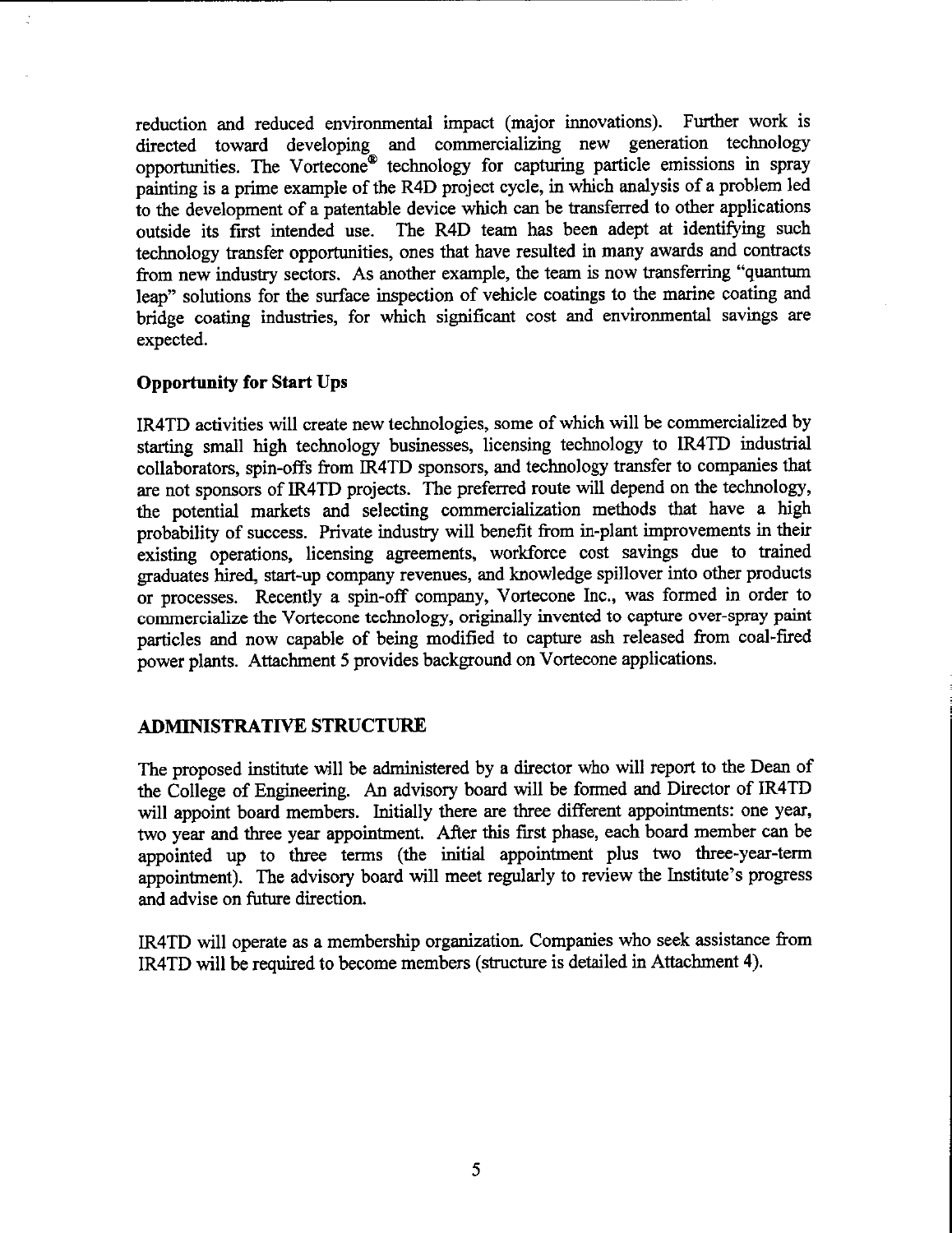

Organizational chart for proposed Institute of Research for Technology Development.

### **LOCATION & NEW LABORATORIES**

The College of Engineering at the University of Kentucky does not have research space suitable for large scale equipment. Fortunately, the University has agreed to locate IR4TD at the Coldstream Research Campus. The cost estimate for converting 10,000 square feet of floor space to accept the prototyping equipment, purchasing scale-up equipment, and installing it is \$2,412,000. The state is providing \$1,436,000, the University of Kentucky will provide \$975,600 in fit-up costs, and IR4TD's industrial sponsors will donate at least \$500,000 in equipment. Coldstream Research Campus space will facilitate the rapid growth of the institute, can be occupied immediately, provides the kind of flexible space needed for state-of-the-art work, and is a costeffective solution for prototyping facilities. Coldstream Research Campus can also house spin-off companies created by successful research projects.

The laboratories will make the institute unique in the U.S.: prototyping facilities open for funded projects, all installed at one location. Seven laboratories are initially planned for the facility (Attachment 3):

- The Laser Diagnostics Laboratory
- The Paint Inspection Laboratory
- Wet Spray Paint Laboratory
- Prototype Testing Facility for Automobile Surface Coating and Other Applications
- Computational Fluid Dynamics Simulation Laboratory
- Conceptual Design Laboratory
- Nanomaterial Synthesis Laboratory

The IR4TD team anticipates significant equipment contributions from its industrial partners, including the donation of industrial scale sprayers, paint booths, and other large scale equipment. These donations are predicated on building fit-up to accommodate their utility requirements and installation fixturing. The priority order for developing these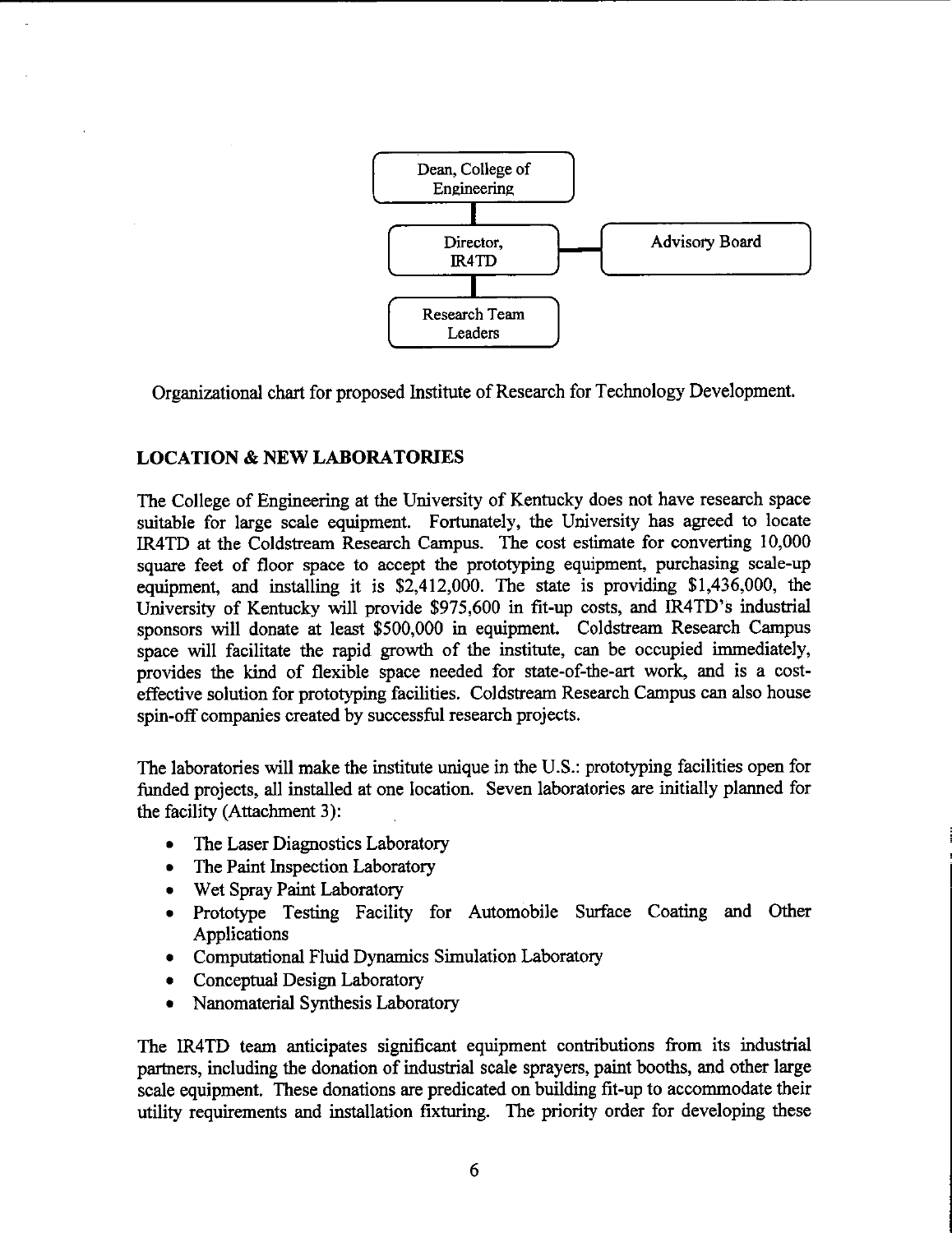laboratories is based directly on the research project needs of IR4TD customers. While some of the industrial sponsors have elements of these labs, no sponsor has all of the facilities, nor would they be willing to share what they do have with competitors. These unique labs will ensure that project sponsors will want work done in Kentucky.

### **ANTICIPATED FUNDING**

The new institute is estimated to be able to generate over \$11.7 million in sponsored research over the first five years. In this way the institute becomes important to Kentucky's economic development. IR4TD can be part of Kentucky's strategy for capturing an increased share of international automotive R&D investment, establishing an international incubator for new automotive collaborative partnerships in Kentucky through state-of-the-art technology and corporate diplomacy, and creating mechanisms to more rapidly connect innovative intellectual property with the vehicle market place.

It is important to note that IR4TD will continue to perform basic research which has no immediate applications, but which underpins the R4D projects which do have specific immediate goals and purposes. Basic research is like the root of a tree and R4D projects are the branches, bearing the fruits of our work: solutions to industry problems and new technologies. For the R4D tree to grow healthy and every year bear much fruit, its roots should expand constantly and stay strong so that enough nutrient can be absorbed and brought up through the trunk and branches.<sup>1</sup>

<sup>&</sup>lt;sup>1</sup> For further information about the dual role of R4D and basic research, see K. Saito, Lecture Note on Development of Research Partnership between University and Industry, Hanoi University of Technology and Toyota Motor Vietnam, Hanoi, Vietnam, October 2005.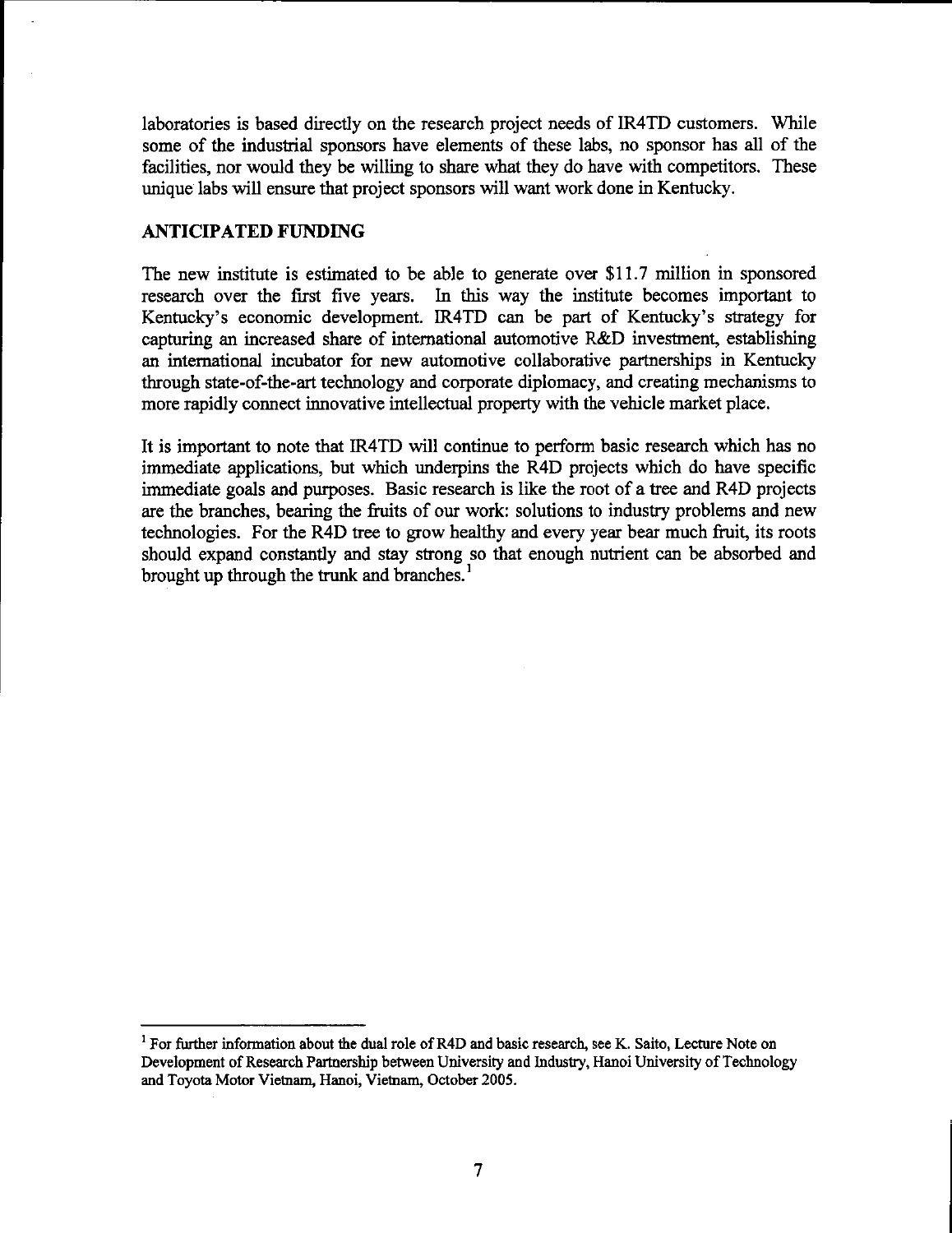# **Attachment 1: Team Funding History**

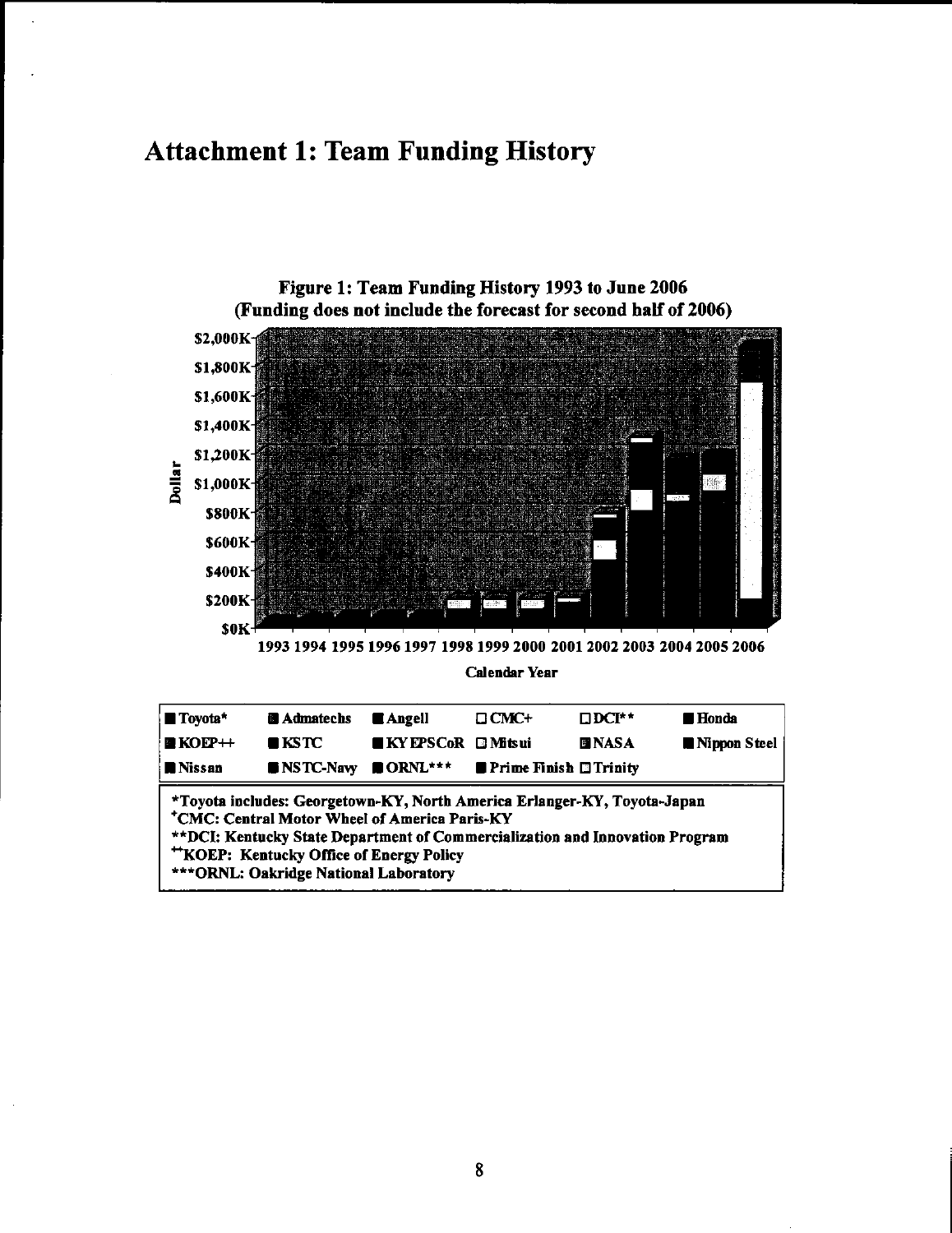## **Attachment 2: IR4TD Projected Growth**

There are three funding sources for the growth of the Institute. The following figure shows the estimated income for the first five years of IR4TD from member fees, industrial sponsored research projects, and federal awards. In contrast to many other university/industry research centers, industry research projects will be the primary funding source. Over two-thirds of the current funding of the team is from industrial sponsors, a consequence of the team's methods for research project marketing and development. The next figure shows the funding projection attached to the funding history.



### **IIR4D funding projection**

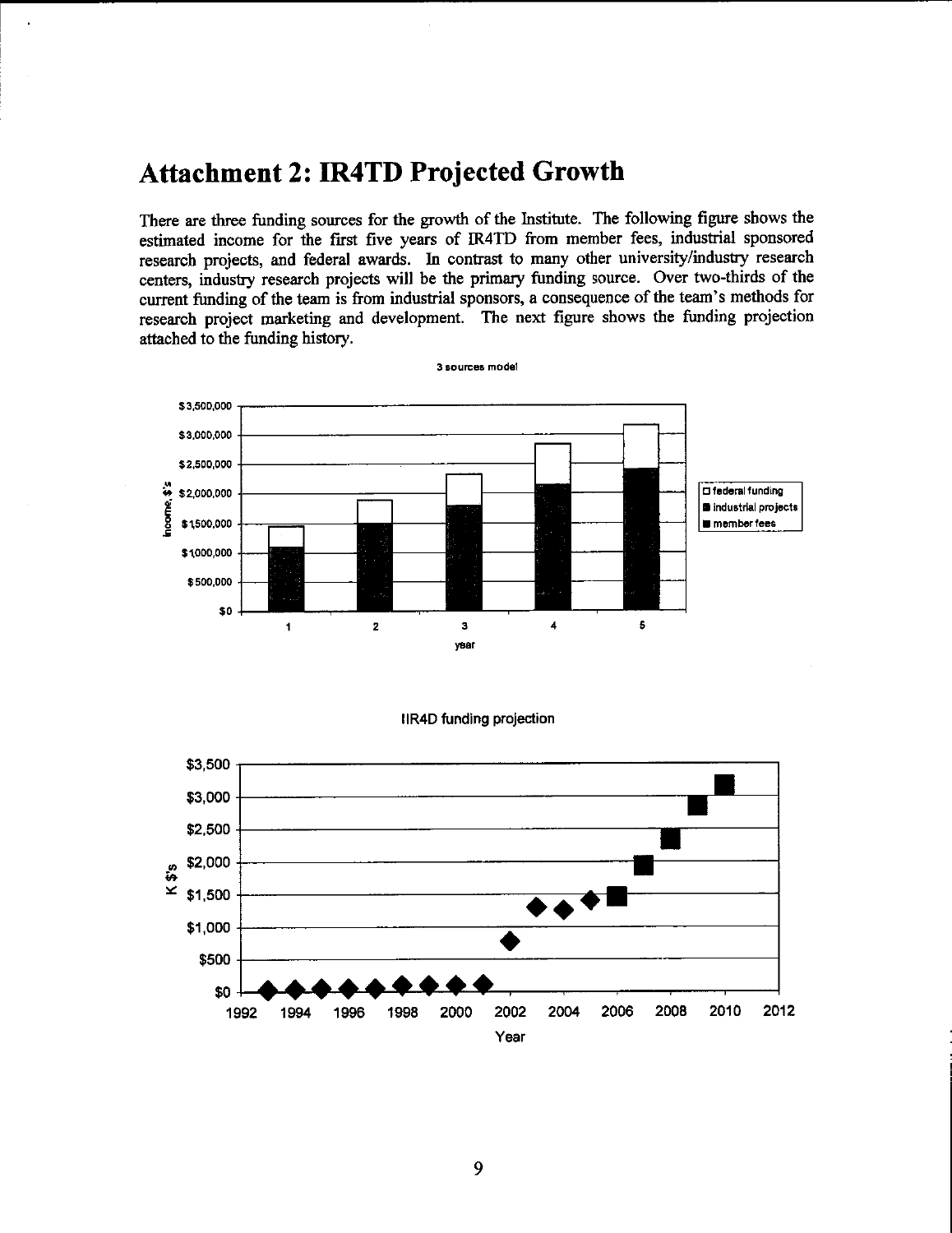Institute staffing projected over a five year period is illustrated in the following figure.



Staffing. Year 1

The staffing objectives are to 1) bring existing College of Engineering faculty, and new faculty, into the Institute's research mission to expand IR4TD's scope of work and capabilities, 2) expand the research staff and provide them with bridge funding between industrial research projects, 3) add business and marketing staff to provide the rapid accounting response required in a commercial environment, and 4) enlarge the graduate student pool available for projects.

The following figure shows projected staffing levels in the fifth year of the Institute. Faculty involved in Institute projects have increased from 3 to 16 (most of these will have other research outside of IR4TD), research staff are increased from 4 to 7, the business staff is 3 and the graduate students have increased from 9 to 21. Only the director, the research staff, and the business staff salaries are "back-stopped" by bridge funding (via the fee structure and other sources). The remaining personnel are supported on industrial and federal research grants.



Staffing, Year 5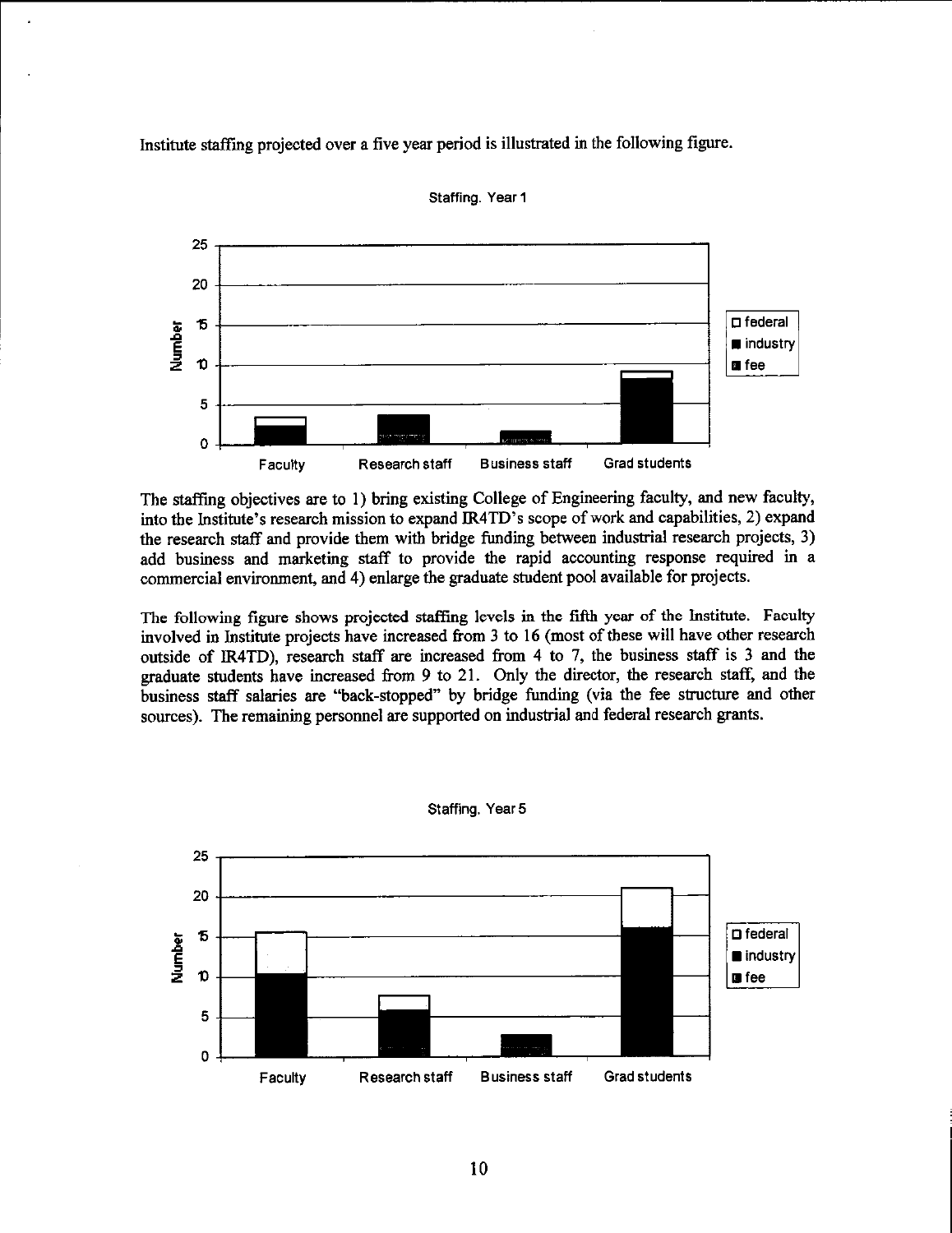# **Attachment 3: Facility Support**

The key research need is for prototype equipment near or at the manufacturing process scale. This will allow testing of new equipment, new manufacturing processes, and new technologies before they are handed over to production. Because of the general downsizing of industrial research, this "link," an element useful to nearly all of IR4TD's customers, is not generally available.

The Coldstream Research Campus has significant benefits for this project. Because preliminary design work on prototyping equipment has been completed, some IR4TD work can start as soon as prototype laboratories are constructed. Mechanical infrastructure is in place to accommodate laboratory development. Common area conference rooms, and training facilities not generally available in other facilities will be used for meetings and visiting scientists. The University of Kentucky's telecommunications in the facility will allow seamless connectivity for data needs, including access to UK Library services.

### Coldstream Research Campus - prototype equipment (\$1,436,000)

A 10,000 square foot laboratory will be equipped with prototyping equipment for coating technology, laser diagnostics for coating inspection and scale modeling.

The prototyping laboratory will have an environmental control system that would be configured, depending on the requirements of IR4TD funded projects, to serve as a high-end paint spray booth for automotive and marine coating application or as a controlled testing area for large-scale models, e.g., Vortecone prototype for power plants (Attachment 5). Automotive coating systems account for 50% of the energy used in manufacturing as well as much of the plant-based volatile losses and solid waste generation. Energy used for ship and marine coatings may account for as much as 25% of their total manufacturing costs. Sustainable coating systems for large scale engineering structures require more energy efficient and environmental friendly application processes, coating defect identification methods, coating removal and repair techniques and in situ flaw detection methods. Efficient development of sustainable coating solutions will require a multidisciplinary approach that integrates material, modeling and equipment issues in an institute that combines the expertise and on-the-job application of industry with a team combining experienced and new young researchers, scientists, engineers, and students.

The remodeled area will also house laboratories that will operate at the industrial scale. These laboratories will serve as research areas for Laser Diagnostics, Surface Inspection, Scale Modeling, and Computational Fluid Dynamics Simulation. At a later date two other laboratories currently housed in the College of Engineering Campus site will be moved to the Coldstream Research Campus site.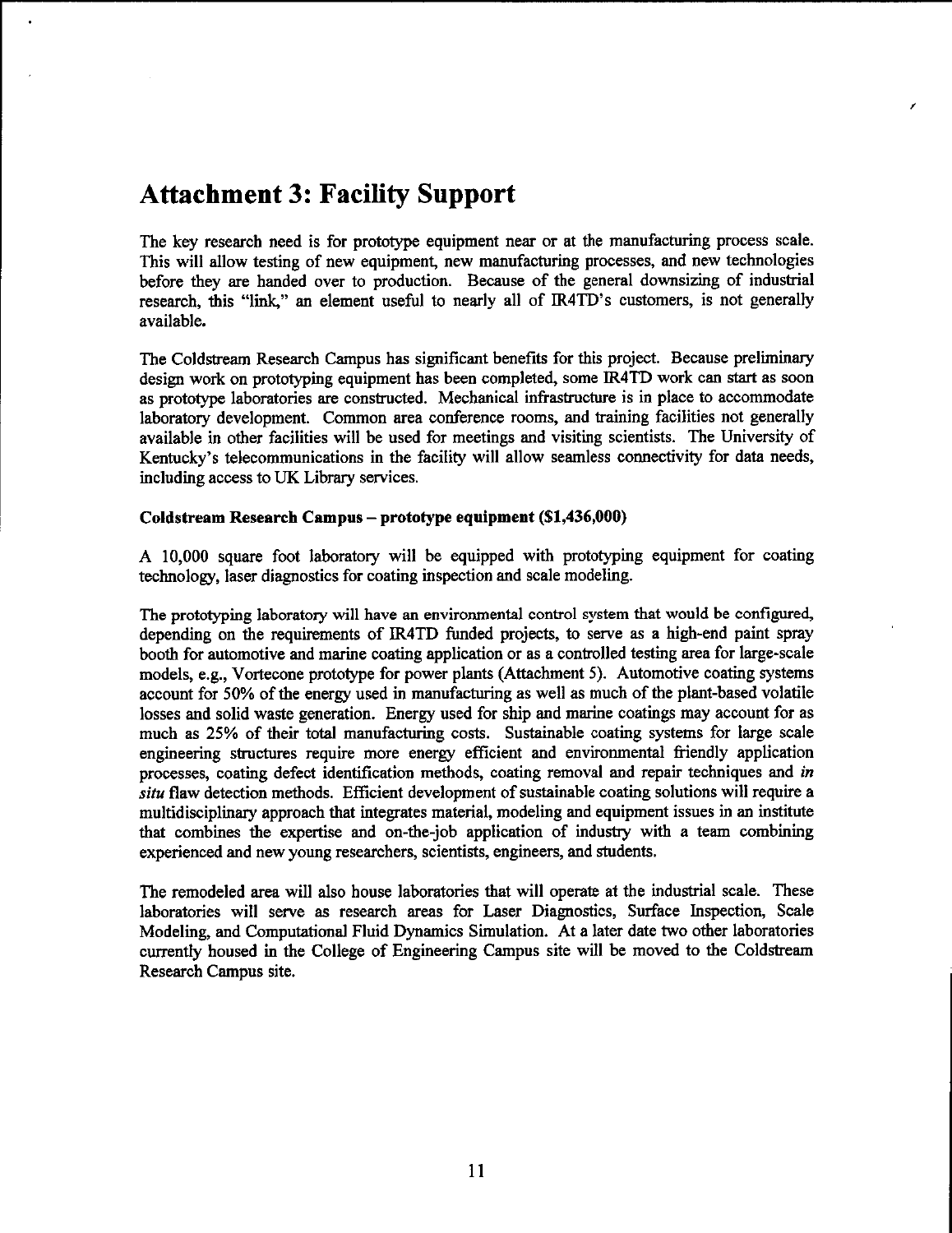# **Attachment 4: Member Benefits**

### **Business**

IR4TD membership will include the Commonwealth of Kentucky, industries, other institutions of higher education, and, as appropriate, local governmental agencies, and regional and local economic development organizations. The IR4TD will actively recruit previous, current, and new research sponsors as well as other agencies/organizations to IR4TD membership. A membership fee structure is required in order for the IR4TD to apply for certain federal grants, including Industrial/University Cooperative Research Centers (NSF). Industrial member fees may be used for the recruitment of new full members, marketing and educational activities of IR4TD, and administrative support of IR4TD. Annual Membership fee for the first 5 years shall be as follows: Founder -  $$25,000/year$ , Partner -  $$10,000/year$ , Supporter -  $$5,000/year$ , and Affiliate - \$1,000/year. Industry members will also be encouraged to finance IR4TD research projects, collaborate directly with IR4TD researchers, and recruit new industrial members. Corporate members can expect:

- Research by a world-class research team with novel technology, prototyping facilities,  $\bullet$ high performance computing, an accomplished technical staff, and UK technical testing facilities:
- Collaboration on joint projects that reduce research costs for common problems;
- A portal to unconventional, creative thinking;
- Shorter time cycles for solutions to industry problems;
- Leveraged support of seed projects to identify revolutionary new technology;
- Regular research communications with student, staff and faculty;  $\bullet$
- A stable IR4TD research team.

Potential IR4TD business members include, but are not limited to, the following: Toyota (TMC, TMMK, TEMA), Nissan, Honda, Ford, DaimlerChrysler, Sherwin Williams, Mitsui Trading Corp., Admatechs, Asahi Sunac, Nippon Steel, IBM, Durr, Dana, Central Motor Wheel of America, Fanuc, Keyence, Toyota supply-chain partners, and other-supply-chain partners.

### **Commonwealth of Kentucky**

The Commonwealth shall be an ex-officio member of the IR4TD with full membership privileges to include attending IR4TD membership meetings and shall be a fully pre-paid attendee of any IR4TD workshops or training seminars. IR4TD agrees to send the Commonwealth (1) an annual technical report indicating the sponsor, project title, a generalized statement of work and generalized results to-date; (2) an annual report listing all companies requesting IR4TD services, (3) an annual list of membership and research sponsors; (4) notification of all IR4TD member meetings and IR4TD workshops and training seminars; (5) an annual Intellectual Property report; and (6) when expended, a quarterly financial status report describing the use of Commonwealth funds.

IR4TD agrees that the University of Kentucky Research Foundation shall provide a financial report (required only when funds are expended) on a quarterly basis to the Commonwealth. If the IR4TD Director, Professor Kozo Saito, leaves the University of Kentucky, the Commonwealth shall be immediately notified.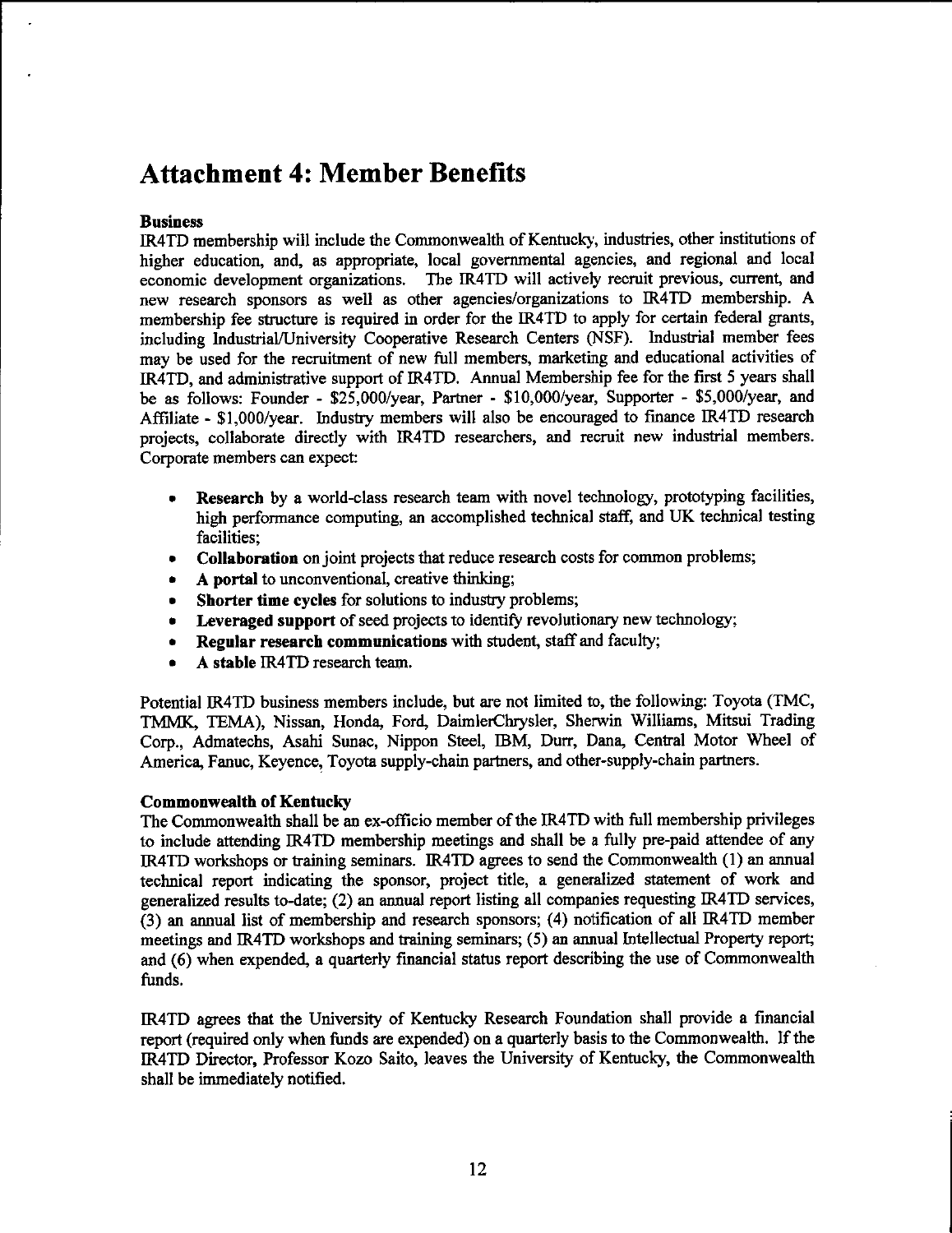# **Attachment 5: Vortecone for Emission Control**

### **Problem & Opportunity**

720 coal-fired power plants in the U.S. emit 76 million tons per year of fly-ash. The EPA is currently mandating reduction of particulate emissions by coal-fired power plants with a new focus on small particles less than 2.5 µm in diameter. There is no current technology to effectively capture the small particulate and mercury emissions from coal-fired power plants. In addition, there are other particle losses at coal solids transfer points in power plant conveying equipment. These losses are also difficult to control and remediate.

### **Special Kentucky Concern**

These issues affect both Kentucky's coal industry as well as Kentucky power plants that use coal. New green technology to recover small particulates and to remediate particulate losses at transfer points would help make the continued use of coal in power plants a viable option both economically and environmentally.

### **Costs and Results: Current and Project**

Currently, Kentucky coal-fired power plants use electrostatic precipitators to recover fly ash particles from coal combustion gases. The installed cost of these precipitators varies, depending on the fraction of fly ash removed, as dictated by environmental regulations when the plant was granted a permit. Typical costs of this technology, based on units (about 500 MW each) now in service in Kentucky, are given below. Note that as particulate recovery approaches 100%, cost increases exponentially.

| Permit date (commissioning) | Particulate Recovery, % | Technology cost, \$'s/MW |
|-----------------------------|-------------------------|--------------------------|
| 1973                        | 98.5                    | 5,600                    |
| 1977                        | 99                      | 19.100                   |
| 1981                        | 99.5                    | 39,700                   |

### **Special Kentucky Opportunity**

New green technology that could either reduce the recovery cost, improve the percent recovered, or both, would improve the market position of coal as a boiler fuel and also help Kentucky's coalfired utilities update their facilities. A Kentucky-based company that develops, manufactures and services new green technologies for coal-fired power plants would help enable continued use of coal for power generation while boosting the Commonwealth's image as producers of innovative and socially beneficial technology.

### Proposed Solution: Modify the Vortecone for Fly-ash Capture and Coal Dust Recovery

The Vortecone, invented jointly by Dr. Kozo Saito's UK research team and Toyota engineers, captures small (sub-micron) particles of over-sprayed paint using special vortex chambers. Toyota in-plant tests proved the Vortecone to be highly effective both in capturing paint particles and in reducing energy costs. This patented device is now a developed and fully commercial technology, currently in use in seven Toyota assembly plants both in Japan and in the US.

### Cost Savings Through Vortecone Adaptation for Fly Ash -Roughly 33%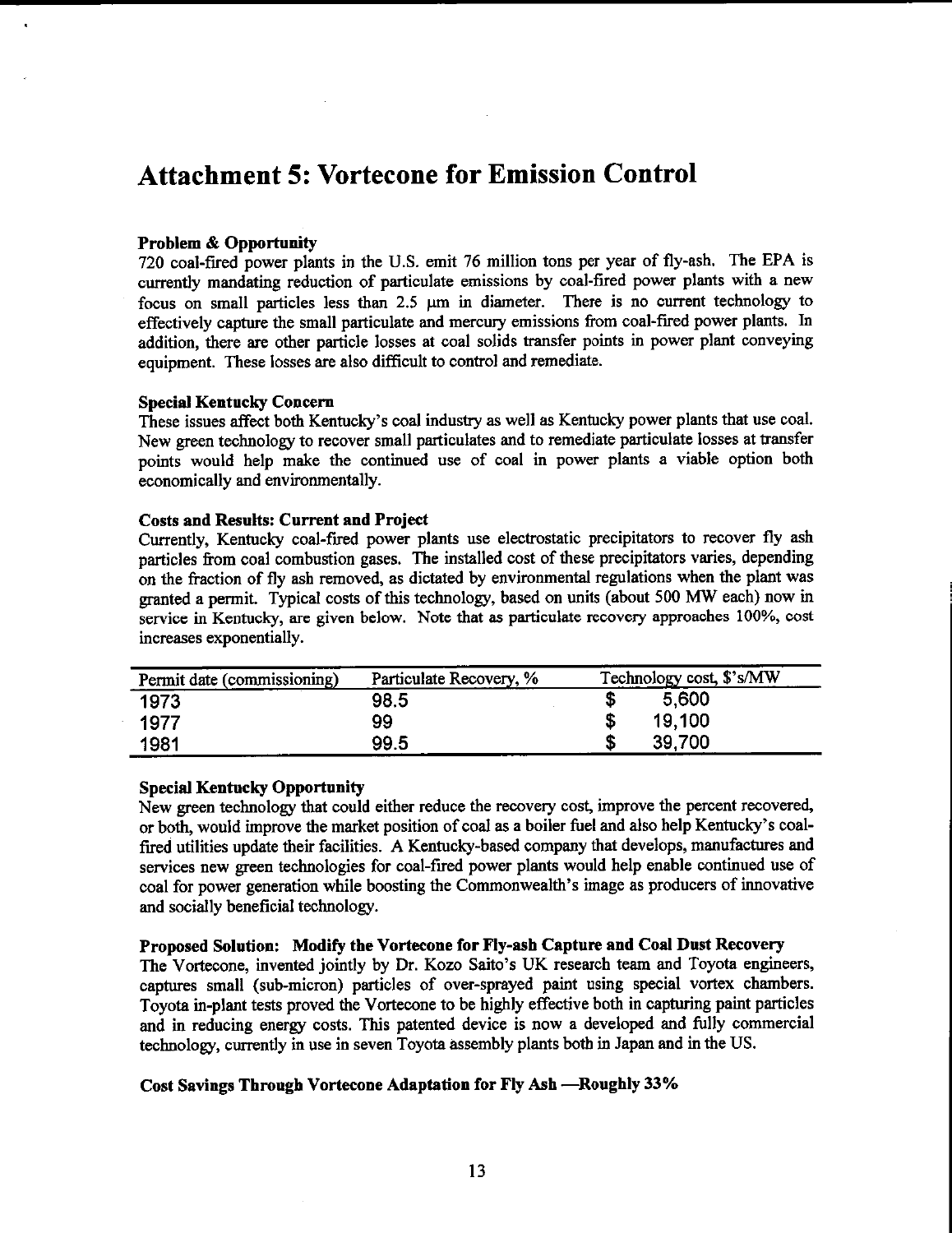The inventors are confident that the Vortecone can be adapted to effectively and economically capture small airborne particulates like fly-ash and sub-micron particulate matter. The equipment cost (installed) of the adapted Vortecone would be \$12,500 per MW, roughly one-third less than the conventional electrostatic precipitator system (as shown above).

The cost estimate for a 500 MW power unit is based on actual cost data for existing Vortecones with the addition of scale-up of Vortecone capacity by a factor of 20, capture efficiency at greater than 99.5%, capture of particles below a specific gravity of 1 (silica-rich centosphere fly ash) and above a specific gravity of 1 (heavier particulates) and fabrication with Hastelloy C to handle abrasive fly ash.

### **Capture of Coal Dust at Transfer Points**

The Vortecone could also be adapted to recovery of fugitive coal dust at solids conveying transfer points. This modification is less extensive and less challenging; it could be done using Vortecones similar in capacity to those already in use industrially, without changing their fabrication materials.

### Vortecone Research, Time Line, and Major Obstacle

### **Research**  $(a)$

Estimates are based on the fact that development of the original Vortecone for paint droplet capture required scale-up by a factor of 10 and use of Vortecone technology to treat hot side exhaust gas from a coal-fired boiler would require a further scale-up factor of 20. Prior scale-up research would be used for small-scale tests of a modified Vortecone design; creation and testing of a larger-scale prototype would follow. The new Vortecone technology would then be installed in new coal-fired utilities.

### **Time Line** (b)

The first year's work would involve data collection, analysis, design and building of the prototype. The second year would be devoted to testing, design refinement, field-testing of a working version and implementation of a fully functional commercial model.

### **Major Obstacle - Prototype Facility Lacking**  $(c)$

However, a major obstacle to successful progress exists--there is no available UK facility usable for full-scale prototyping. Dr. Saito's team has been exploring the creation of such a facility at the UK Coldstream Research Campus, to test this and other innovative technologies now in progress. Coldstream's director estimates the cost of such a facility at \$2.5M. IR4TD will attract industrial collaborators to help identify and refine the design constraints and requirements, among them a utility that would be first to adopt the technology in a new coal-fire plant. Time is an important concern, as the EPA will promulgate new regulations shortly which would be applied to any new construction.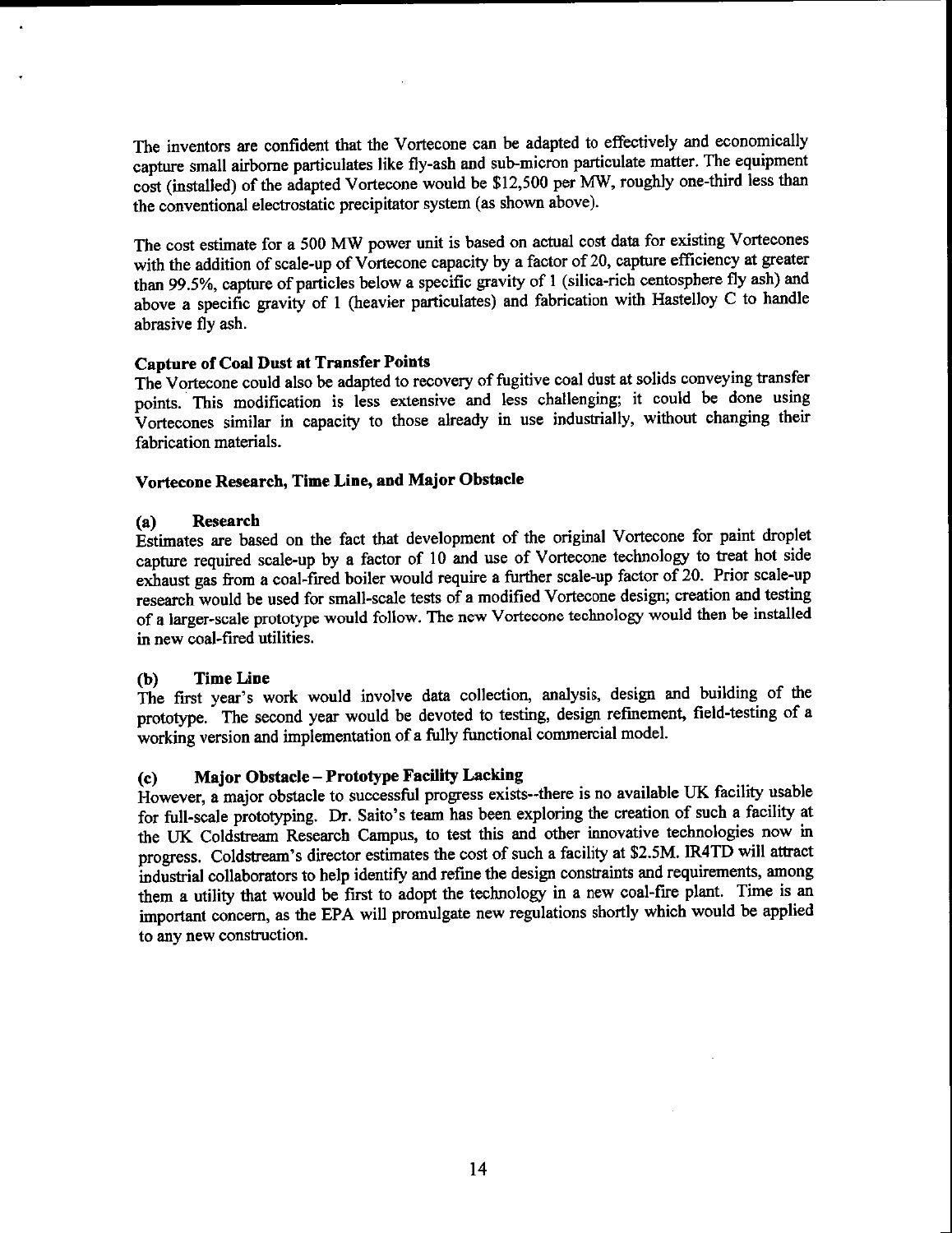

threatment Challenge - Succeed

### PROVOST BUDGET OFFICE

January 9, 2007

Kaveh Tagavi, Chair University Senate Council 201 Main Building CAMPUS 0032

Dear Dr. Tagavi:

I am writing, on behalf of the Provost, concerning the feasibility of establishing a research center in the College of Engineering entitled "institute of Research for Technology Development" (IR4TD). The proposed institute is the outgrowth of more than a decade of industrial support for Dr. Koso Saito and his research team in the area of coatings technology through the Painting Technology Consortium (PTC). The new Institute will facilitate expanded opportunities for faculty, research and technical support staff, and students beyond the fields of vehicle and coating equipment manufacturers, which have historically provided the bulk of the support for the PTC.

Total external support for the coatings technology initiative at U.K. from 1993 through the end of the current fiscal year is expected to exceed  $\overline{\$7}$  million. In addition, Toyota Engineering and Manufacturing Americas (TEMA) has just informed us that Toyota Motor Corporation has approved a gift in the amount of \$1 million that will be matched with \$1 million from the Research Challenge Trust Fund. These funds, as well as probable additional funds from Toyota and members of its supplier network over the next few years, will provide endowment earnings necessary to fund the operational costs of the new institute. No additional funding from within the University will be required for support of this Institute.

This program has sufficient resources to ensure faculty and student success. I am certifying this program as administratively feasible.

Sincerciy. aren Tlomb

Karen T. Combs Vice Provost for Budget and Administrative Services

Cc: Kumble Subbaswamy Heidi Anderson Jeannine Blackwell Connie Ray Phil Kraemer

> Provost Budget Office 355 Patterson Office Tower • Lexington, Kentucky 40506-0025 (859) 257-6499 · fax (859) 257-1797 www.uky.edu An Equal Opportunity University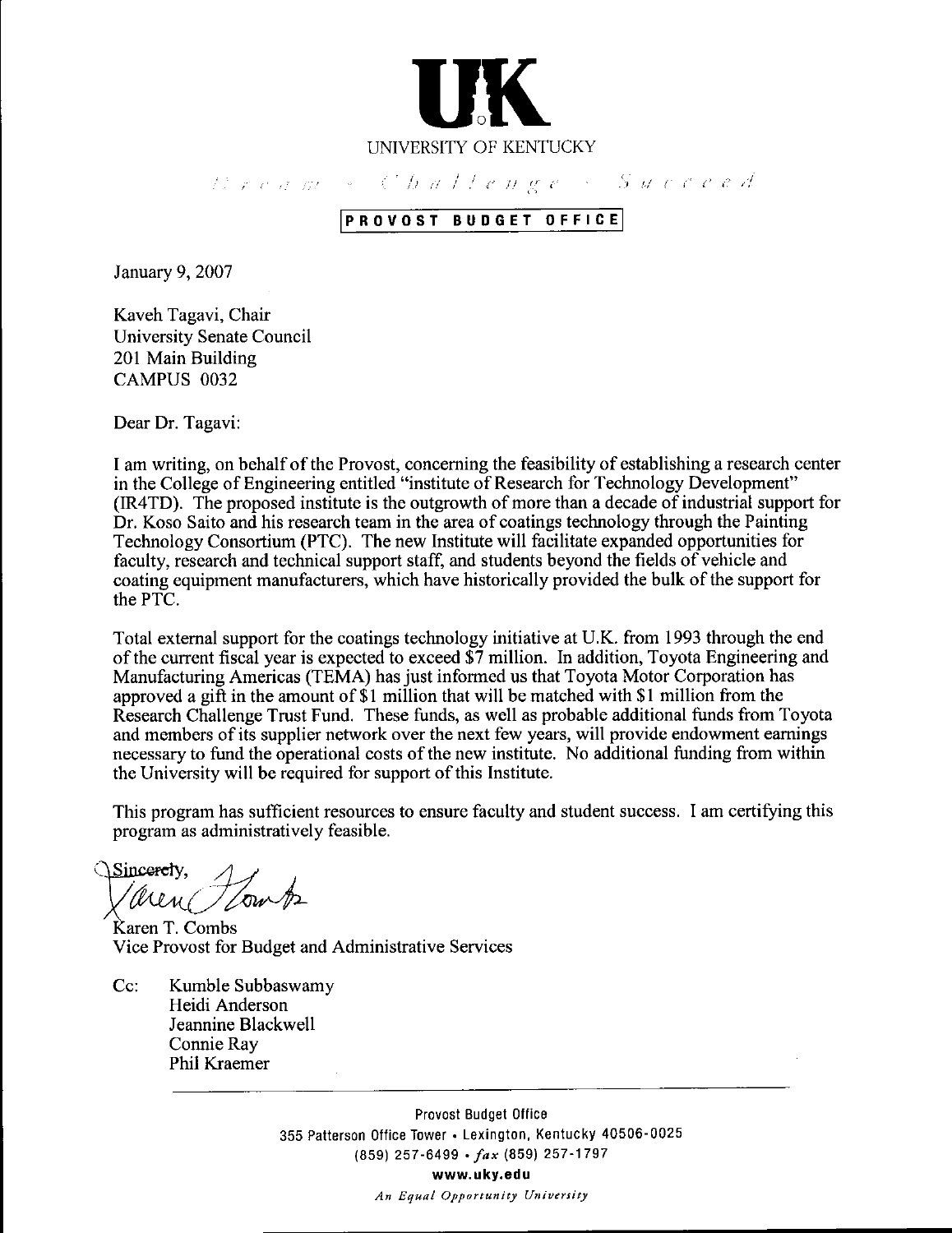### **Brothers, Sheila C**

| From:    | Melissa C. Newman [mnewman@uky.edu]                                                       |
|----------|-------------------------------------------------------------------------------------------|
| Sent:    | Thursday, April 19, 2007 10:43 AM                                                         |
| To:      | Brothers. Sheila C                                                                        |
| Subject: | Re: RE: College of Engineering: Institute of Research for Technology Development (IR4TD). |

Sheila All members who have voted are in support of this proposal. M

-----Original Message----- From: "Brothers, Sheila C" <sckinn1@email.uky.edu> To: "Newman, Melissa" <mnewman@uky.edu> Date: Thu, 19 Apr 2007 10:37:45 -0400 Subject: RE: College of Engineering: Institute of Research for Technology Development (IR4TD).

Just checking on this - I'll need word from you by Monday if this is to be approved by the Senate this semester.  $:-)$ 

Sheila

Office of the Senate Council

\_\_\_\_\_\_\_\_\_\_\_\_\_\_\_\_\_\_\_\_\_\_\_\_\_\_\_\_\_\_\_\_

Phone: (859) 257-5872

Fax: (859) 257-8375

From: Melissa Newman [mailto:mnewman@uky.edu] Sent: Monday, April 02, 2007 3:59 PM To: Hertog, Brittney; Frost, Chris; Moliterno, David J; fox@uky.edu; Hertog, James K; Yates, J W; Newman, Melissa; Houtz, Robert L; Brothers, Sheila C; Jasper, Samuel J; Garrity, Thomas F Subject: College of Engineering: Institute of Research for Technology Development (IR4TD).

Hey Folks!

I have not had anyone ask for a face to face meeting on this proposal so I am sending out the "Official" e-mail Ballot on the development of the College of Engineering: Institute of Research for Technology Development (IR4TD). Please respond by April 17, 2007.

Thanks

Melissa